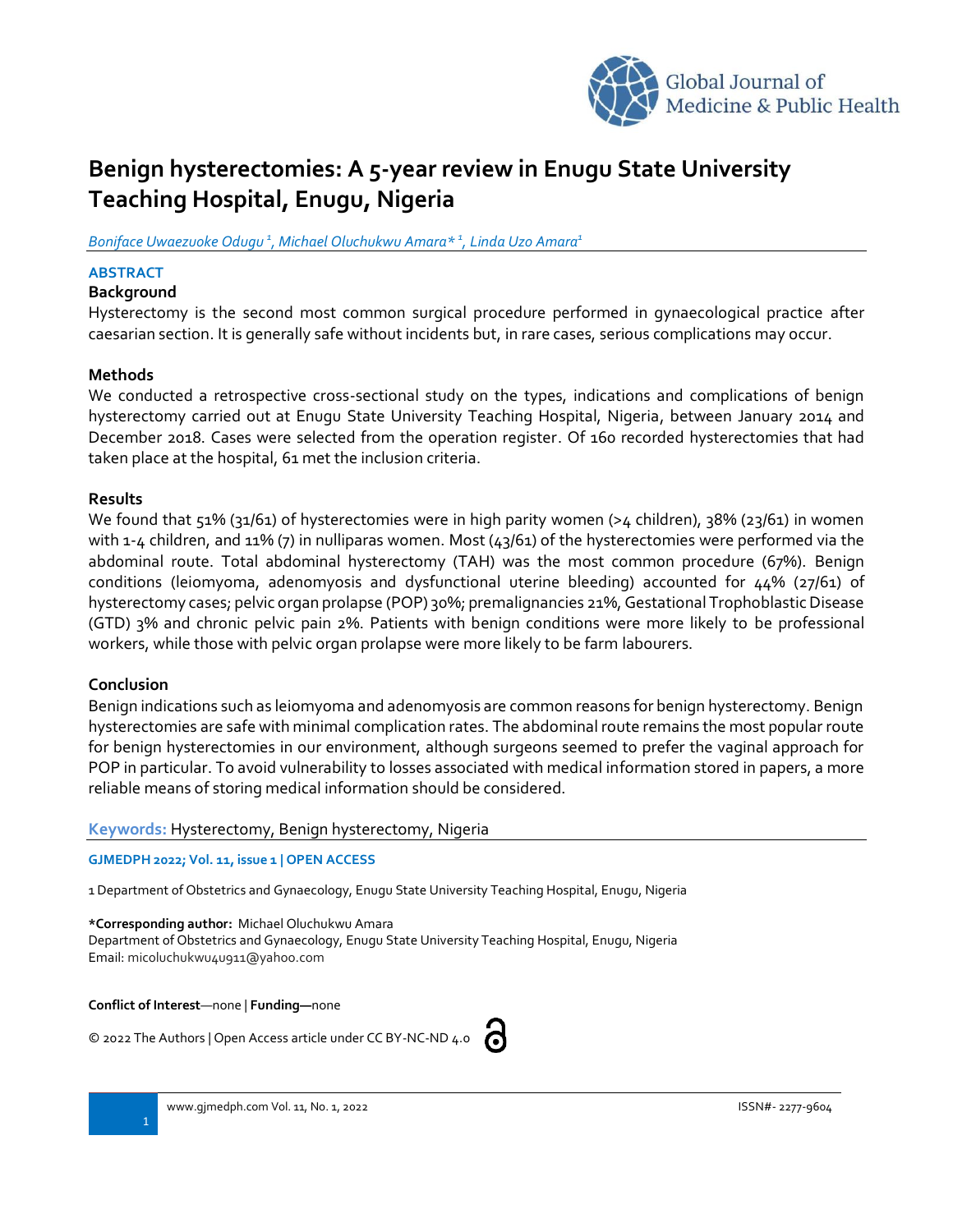

#### **INTRODUCTION**

Globally, hysterectomy rates of 2.1-4.8 per 1,000 women-years have been reported for benign uterine diseases, making up roughly 90% of all hysterectomies.<sup>1</sup> Hysterectomy is the second most common major operation in obstetrics and gynaecological practice after caesarean section, with more than 600,000 women undergoing hysterectomy per year in the United States alone.<sup>2</sup>

Total abdominal hysterectomy is widely reported as the most common type of hysterectomy performed for benign uterine diseases but, with the introduction of laparoscopy to gynaecology practice and the development of alternative treatments for common indications, the trend may be changing for both the indications and the routes through which hysterectomies are performed.<sup>2,3</sup> Our primary objective was to review the rate, types, indications and complications of hysterectomy performed for benign indications in Enugu State University Teaching Hospital, Nigeria.

#### **METHODS AND MATERIALS**

This was a retrospective cross-sectional study on the types, indications and complications of benign hysterectomy. It was carried out at the gynaecology wing of the Enugu Sate University Teaching Hospital, Parklane, Enugu, Nigeria. The study was approved by the institution's ethics review committee. The study objective was to review the types, indications and complications of hysterectomies performed between January 2014 and December 2018 for benign and premalignant gynaecological conditions.

Enugu State University Teaching Hospital maintains a gynaecology operation register: a manual, paperbased record of all theatre gynaecological procedures performed in the hospital. It contains details of the gynaecological procedures undertaken, including the name of patient, the indications for surgery and any complications following surgery. Records are kept in both the theatre and the gynaecology ward. At the end of a procedure, the gynaecology surgeons, anesthesiologists and perioperative nurses complete their respective parts of the register. The gynaecology

ward equally keeps similar records following admission of patients to the ward for surgery. These records were used to obtain relevant data on patients that had undergone hysterectomy.

From the operation register, a list was made of patients that had undergone hysterectomy during the study period, and their case notes retrieved. From these cases, those that met the inclusion criteria were selected. All women aged 15 years and above were included; 15 years is the lower limit of the reproductive age bracket. Women who had undergone peripartum hysterectomy or hysterectomy for pelvic malignancy (gynaecological, gastrointestinal or urological) were excluded. Relevant information on types, indications and complications were analyzed using Statistical Package for Social Sciences (SPSS) software.

Leiomyoma, endometriosis, adenomyosis and dysfunctional uterine bleeding were grouped together as benign indications because of the limited sample size. Leiomyoma are common benign neoplasia arising from transformation of single smooth muscle cells of the uterus. Adenomyosis is the benign invasion of the uterine myometrium by the uterine endometrium. Endometriosis is the presence of endometrial glands and stroma outside the uterus, often in the pelvis. Endometrial hyperplasia and cervical dysplasia were grouped together as premalignant indications. Causes of abnormal uterine bleeding with malignant elements were excluded.

In our study centre, patients for hysterectomy are typically optimized for surgery by the managing team, and certified fit for surgery by the anesthetists before surgery can go on. This optimization includes a satisfactory pre-operative haemoglobin concentration. Patients who received intraoperative blood transfusion due to heavy operative bleeding were considered to have had operative haemorrhage as a complication of surgery. The complications of hysterectomy evaluated in this study were those observed during inpatient admission. Complications noted during follow-up period and other late complications were not included.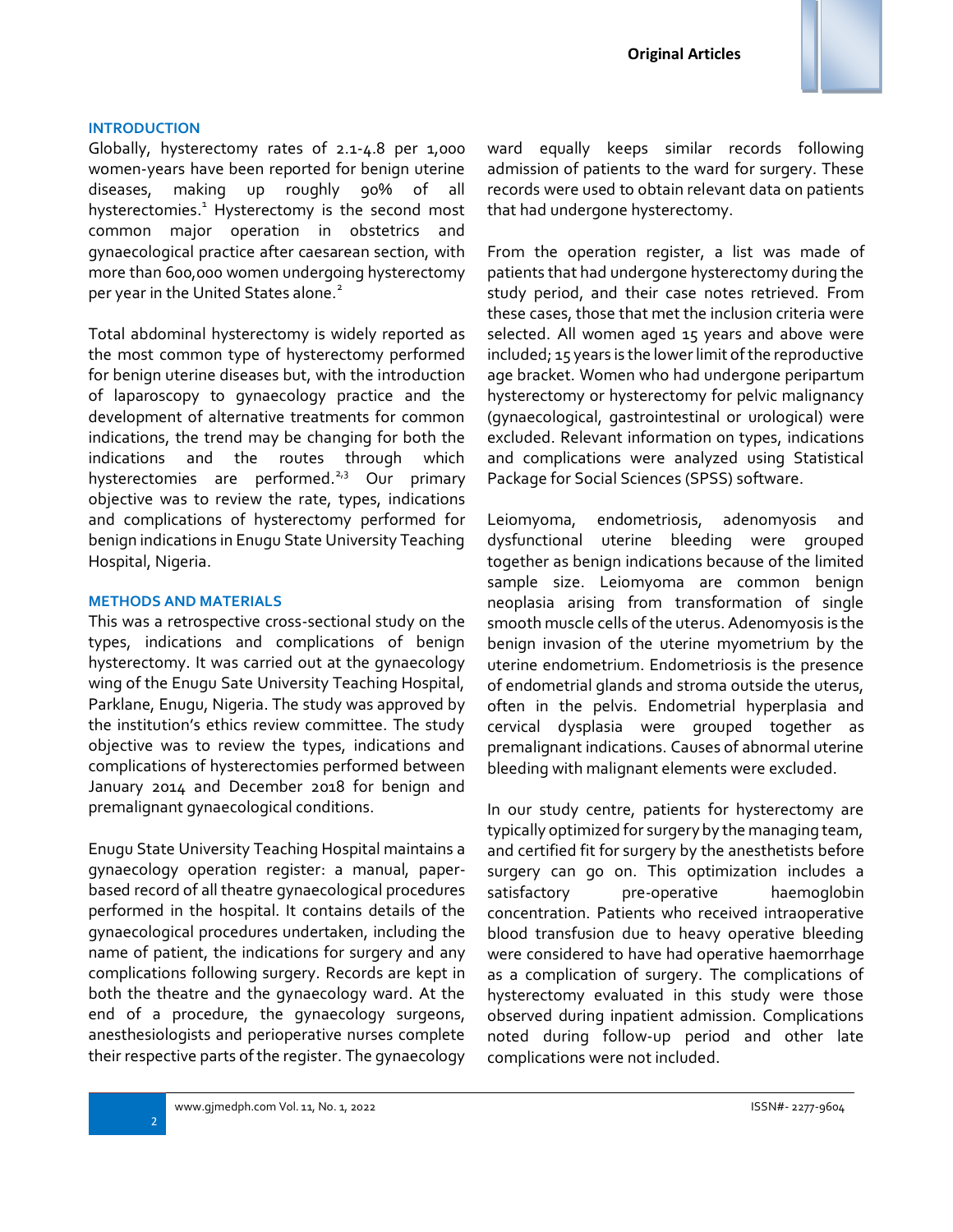# **RESULTS**

Out of 160 hysterectomies reviewed, 75 were jettisoned due to deficient clinical details, insufficient information or missing case records. A further 24 did not meet the inclusion criteria, leaving 61 to be analyzed.

The mean age of the patients was 54 years (mean, SD  $53.69 \pm 11$ ), with almost even distribution between those aged 50 years or above and those below 5o years. Of the hysterectomies, 51% (31/61) were in the high parity women, while 12% were in nulliparas women (Tables 1 and 2). More than 70% of the hysterectomies were performed via the abdominal route with total abdominal hysterectomy (TAH) most common (67.2%).

|  |  |  |  | Table 1 Types, indications and complications of hysterectomy |
|--|--|--|--|--------------------------------------------------------------|
|--|--|--|--|--------------------------------------------------------------|

| <b>Variables</b>                               | Frequency (n)  | Percent (%) |  |
|------------------------------------------------|----------------|-------------|--|
| Type of hysterectomy                           |                |             |  |
| <b>Total abdominal</b>                         | 41             | 67%         |  |
| <b>Subtotal</b>                                | $\overline{2}$ | 3%          |  |
| <b>Vaginal</b>                                 | 18             | 30%         |  |
| Oophorectomy                                   |                |             |  |
| Yes                                            | 23             | 38%         |  |
| <b>No</b>                                      | 38             | 62%         |  |
| Anaesthesia used                               |                |             |  |
| <b>General</b>                                 | 29             | 48%         |  |
| <b>Spinal</b>                                  | 13             | 21%         |  |
| <b>Epidural</b>                                | 19             | 31%         |  |
| <b>Indication</b>                              |                |             |  |
| Premalignancies                                | 13             | 21%         |  |
| <b>Benign conditions</b>                       | 27             | 44%         |  |
| Pelvic organ prolapse                          | 18             | 30%         |  |
| <b>Gestational Trophoblastic Disease (GTD)</b> | $\overline{2}$ | 3%          |  |
| <b>Chronic pelvic pain</b>                     | $\mathbf{1}$   | 2%          |  |
| <b>Complications</b>                           |                |             |  |
| Excessive intra-op haemorrhage                 | 6              | 10%         |  |
| <b>Trauma to bladder</b>                       | $\mathbf{1}$   | 2%          |  |
| Pyrexia                                        | 4              | 7%          |  |
| <b>Wound infection</b>                         | $\overline{2}$ | 3%          |  |
| <b>Pelvic abscess</b>                          | $\mathbf{1}$   | 2%          |  |
| <b>Gut injury</b>                              | 1              | 2%          |  |
| <b>Morality</b>                                | $\mathbf{1}$   | 2%          |  |
| <b>Duration on admission (days)</b>            |                |             |  |
| $\leq 7$                                       | 47             | 77%         |  |
| $\geq 8$                                       | 14             | 23%         |  |

3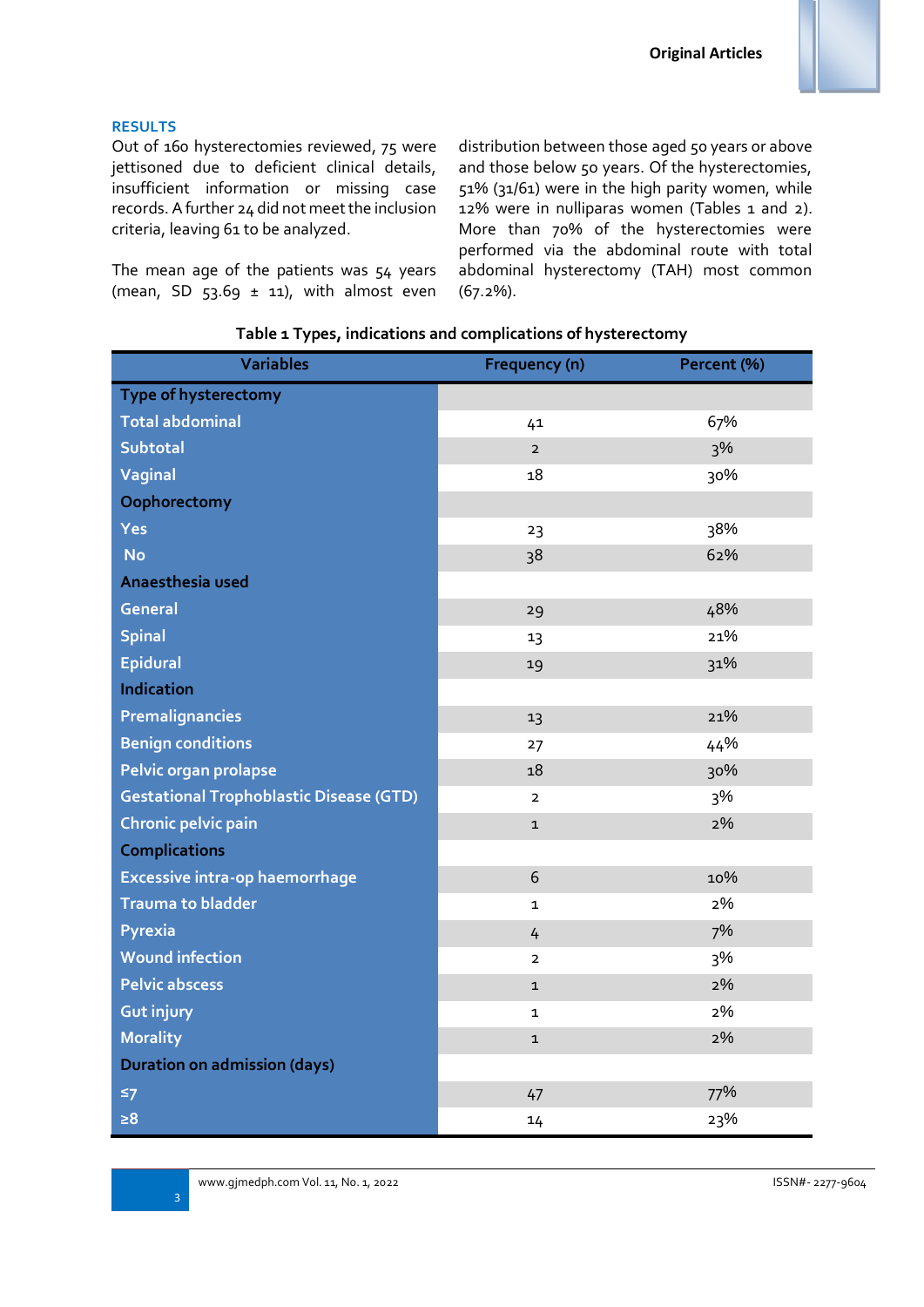| <b>Variables</b>             | Premalignancy<br>freq (%) | <b>Benign</b><br>conditions<br>freq (%) | <b>Pelvic organ</b><br>prolapse<br>freq $(% )$ | <b>GTD</b><br>freq $(% )$ | <b>Chronic</b><br>pelvic pain<br>freq $(\%)$ |  |
|------------------------------|---------------------------|-----------------------------------------|------------------------------------------------|---------------------------|----------------------------------------------|--|
| Age                          |                           |                                         |                                                |                           |                                              |  |
| $\leq 50$                    | 7(54%)                    | 19 (70%)                                | 1(6%)                                          | 2(100.0)                  | 1(100.0)                                     |  |
| $\geq 51$                    | 6(46%)                    | 8(30%)                                  | 17 (94%)                                       | 0(0.0)                    | 0(0.0)                                       |  |
| <b>Marital status</b>        |                           |                                         |                                                |                           |                                              |  |
| <b>Married</b>               | 13 (100)                  | 24 (89%)                                | 18 (100.0)                                     | 2(100.0)                  | 1(100.0)                                     |  |
| Single/Widowed               | 0(0.0)                    | 3(11%)                                  | 0(0.0)                                         | 0(0.0)                    | 0(0.0)                                       |  |
| <b>Education level</b>       |                           |                                         |                                                |                           |                                              |  |
| $\leq$ Primary               | 5(38.5)                   | 13 (48%)                                | 18 (100.0)                                     | 0(0.0)                    | 1(100.0)                                     |  |
| $\geq$ Secondary             | 8(61.5)                   | 14 (52%)                                | 0(0.0)                                         | 2(100.0)                  | 0(0.0)                                       |  |
| Occupation                   |                           |                                         |                                                |                           |                                              |  |
| <b>Farmer</b>                | 0(0.0)                    | 3(11%)                                  | 14 (78%)                                       | 0(0.0)                    | 0(0.0)                                       |  |
| <b>Civil Servant</b>         | 8(61.5)                   | 11 (41%)                                | 1(5%)                                          | 1(50.0)                   | 0(0.0)                                       |  |
| <b>Trader</b>                | 5(38.5)                   | 13 (48%)                                | 3(17%)                                         | 1(50.0)                   | 1(100.0)                                     |  |
| <b>Parity category</b>       |                           |                                         |                                                |                           |                                              |  |
| <b>Nullipara</b>             | 1(8%)                     | 5(19%)                                  | 1(5%)                                          | 0(0.0)                    | 0(0.0)                                       |  |
| $1 - 4$                      | 6(46%)                    | 12(44%)                                 | 3(17%)                                         | 2(100.0)                  | O(0.0)                                       |  |
| > 4                          | 6(46%)                    | 10 (37%)                                | 14 (78%)                                       | 0(0.0)                    | 1(100.0)                                     |  |
| <b>PCV</b> pre-op            |                           |                                         |                                                |                           |                                              |  |
| $\leq 30$                    | 6(46%)                    | 13 (48%)                                | 1(5%)                                          | 2(100.0)                  | 0(0.0)                                       |  |
| $\geq$ 31                    | 7(54%)                    | 14 (52%)                                | 17 (95%)                                       | 0(0.0)                    | 1(100.0)                                     |  |
| Intra-op transfusion         |                           |                                         |                                                |                           |                                              |  |
| <b>Yes</b>                   | 2(15%)                    | 3(11%)                                  | 1(5%)                                          | 0(0.0)                    | 0(0.0)                                       |  |
| <b>No</b>                    | 11 (84%)                  | 24 (88%)                                | 17 (95%)                                       | 2(100.0)                  | 1(100.0)                                     |  |
| <b>Hysterectomy type</b>     |                           |                                         |                                                |                           |                                              |  |
| <b>Abdominal</b>             | 13 (100.0)                | 27(0.0)                                 | O(0.0)                                         | 2(100.0)                  | 1(100.0)                                     |  |
| <b>Vaginal</b>               | 0(0.0)                    | 0(0.0)                                  | 18 (100.0)                                     | 0(0.0)                    | (0.0)                                        |  |
| Anaesthesia used             |                           |                                         |                                                |                           |                                              |  |
| <b>GA</b>                    | 6(46%)                    | 16 (59%)                                | 5(28%)                                         | 2(100.0)                  | 0(0.0)                                       |  |
| <b>Spinal</b>                | 1(8%)                     | 3(11%)                                  | 9(50%)                                         | 0(0.0)                    | O(0.0)                                       |  |
| <b>Epidural</b>              | 6(46%)                    | 8 (30%)                                 | 4(22%)                                         | 0(0.0)                    | 1(100.0)                                     |  |
| <b>Duration on admission</b> |                           |                                         |                                                |                           |                                              |  |
| $\leq 7$                     | 9 (69%)                   | 19 (70%)                                | 16 (90%)                                       | 2(100.0)                  | 1(100.0)                                     |  |
| $\geq 8$                     | 4(31%)                    | 8 (30%)                                 | 2(11%)                                         | 0(0.0)                    | (0.0)                                        |  |

# **Table 2 Indications disaggregated by patient's characteristics**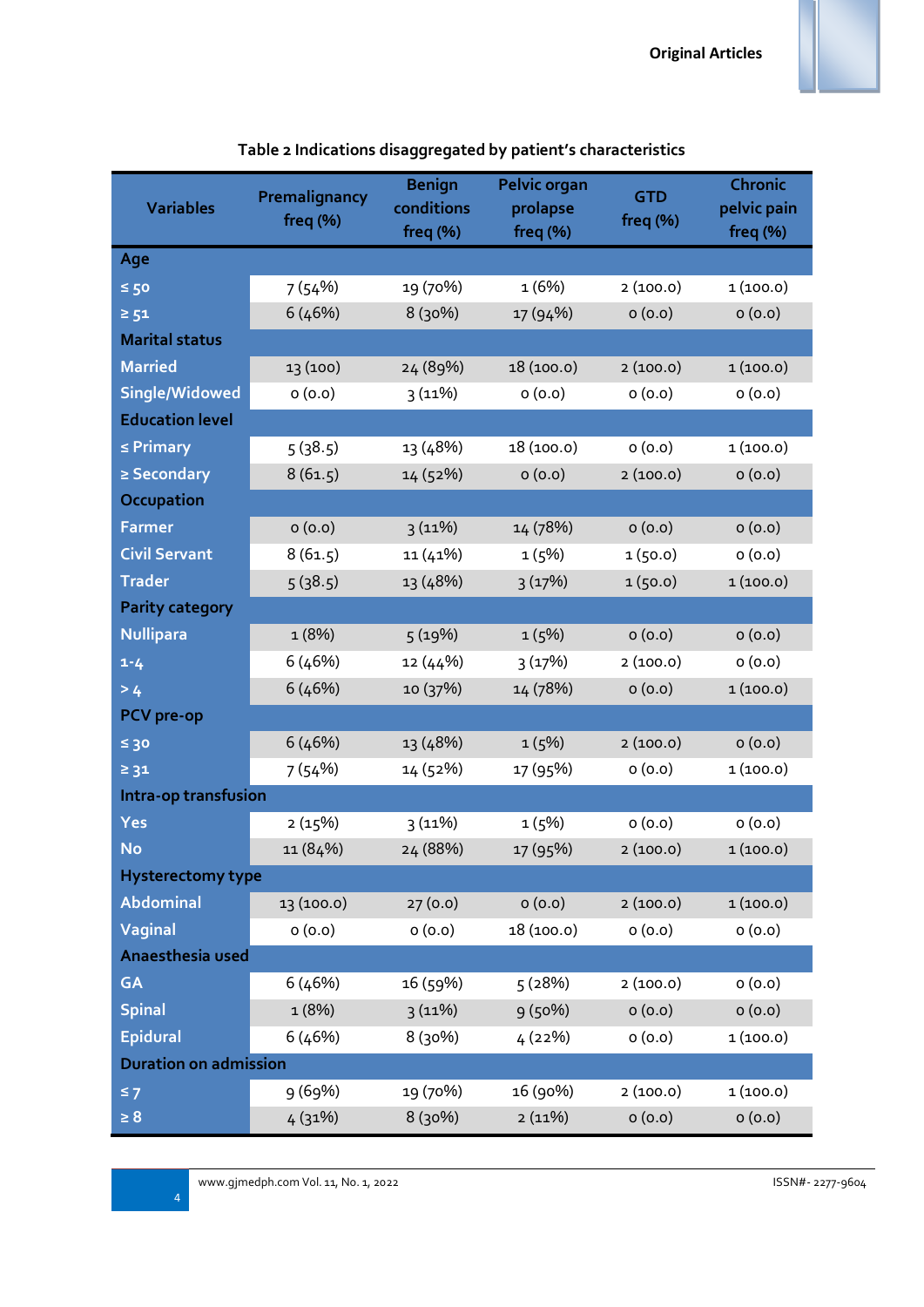

The choice of general versus local anaesthesia was almost equal for all the hysterectomies (48% vs 52% respectively). Of the local anaesthestics, epidural was employed more often than spinal (31% vs 21%).

Benign conditions (leiomyoma, adenomyosis and dysfunctional uterine bleeding) were the most common reason for hysterectomy, accounting for 44% (27/61) of cases. Most of the patients with this category of disease were ≤50 years old and were more likely to be professional workers (Table 2). Pelvic organ prolapse (POP) was also relatively common, accounting for 30% (18/61) of the hysterectomies. Chronic pelvic pain (CPP) was less common, contributing just one hysterectomy to the included cases. Most patients who had pelvic organ prolapse (POP) were above 50 years and were more likely to be poorly educated farmers with high parity (Table 2).

Four out of five (80%; 47/61) of the patients had a short hospital stay of ≤7 days. Two-thirds of those who stayed beyond 7 days had hysterectomy for leiomyoma, adenomyosis and dysfunctional uterine bleeding. This category also contributed 50-60% to those who had intraoperative blood transfusion, and preoperative haematocrit concentration of ≤30% respectively (Tables 1 and 2). Heavy haemorrhage during surgery, necessitating intraoperative transfusion, was encountered in 6 cases. The rates of bladder injury, gut trauma and mortality were in the range of 1-2%. There was no record of conversion from vaginal to abdominal surgery.

The vaginal approach was used unequivocally for only one indication – pelvic organ prolapses (Tables 1 and 2). There was no record of laparoscopic hysterectomy (LH) or laparoscopically assisted vaginal hysterectomy (LAVH). Oophorectomy was performed in addition to hysterectomy in 26/61 cases (38%).

#### **DISCUSSION**

5

We found that 51% of the hysterectomies were in patients of higher parity. It could be that women who had completed their family size would more readily accept hysterectomy than those who hoped to have more children. Secondly, conditions such as pelvic organ prolapse, adenomyosis and chronic pelvic pain, which are common indications for hysterectomy, occur more commonly with increasing parity. This finding conforms with findings by other researchers.<sup>4,5</sup> On the other hand, 12% of the hysterectomies were in nulliparous women. This is quite high, especially when we consider that gynaecologists give great priority to conserving reproductive capacity; it is more than twice the rate of 5.1% reported by Ahmed and Taiwo  $(2015)^6$ . However, that study considered both malignant and benign hysterectomies which might have accounted for the difference by widening the indications for hysterectomy. The pursuit of higher education and career goals with consequent delaying of childbearing would potentially predispose nulliparous women to leiomyoma and abnormal uterine bleeding. Our findings of leiomyoma, abnormal uterine bleeding and pelvic organ prolapse among the most common indications for hysterectomy was not surprising but rather agreed with other researchers such as Wu et al. (2007) in their retrospective nationwide study of women in the United States<sup>2</sup>. Risk factors that have been consistently demonstrated to be strongly associated with POP are age, higher vaginal parity and engagement in manual work such as farming and heavy lifting<sup>6,7</sup> especially in developing countries where such activities are meant to support the family's economy. We found the bulk of the patients with POP to be predominantly older farmers with higher parity. These risk factors are known to be associated with weakening, stretching and tearing of the pelvic floor.

The prolonged hospital stays in those who had leiomyoma, adenomyosis and dysfunctional uterine bleeding could be due to the number of days needed to correct anaemia, and the fact that most had hysterectomy by the abdominal route which has been associated with longer hospital stay, higher infection rates and a slower return to normal activities.<sup>8</sup>

Nearly 90% of hysterectomies are performed for benign indications and they are generally safe, with complication rates ranging from 3-9% reported.<sup>9,10</sup> The route of surgery, indications for surgery, previous